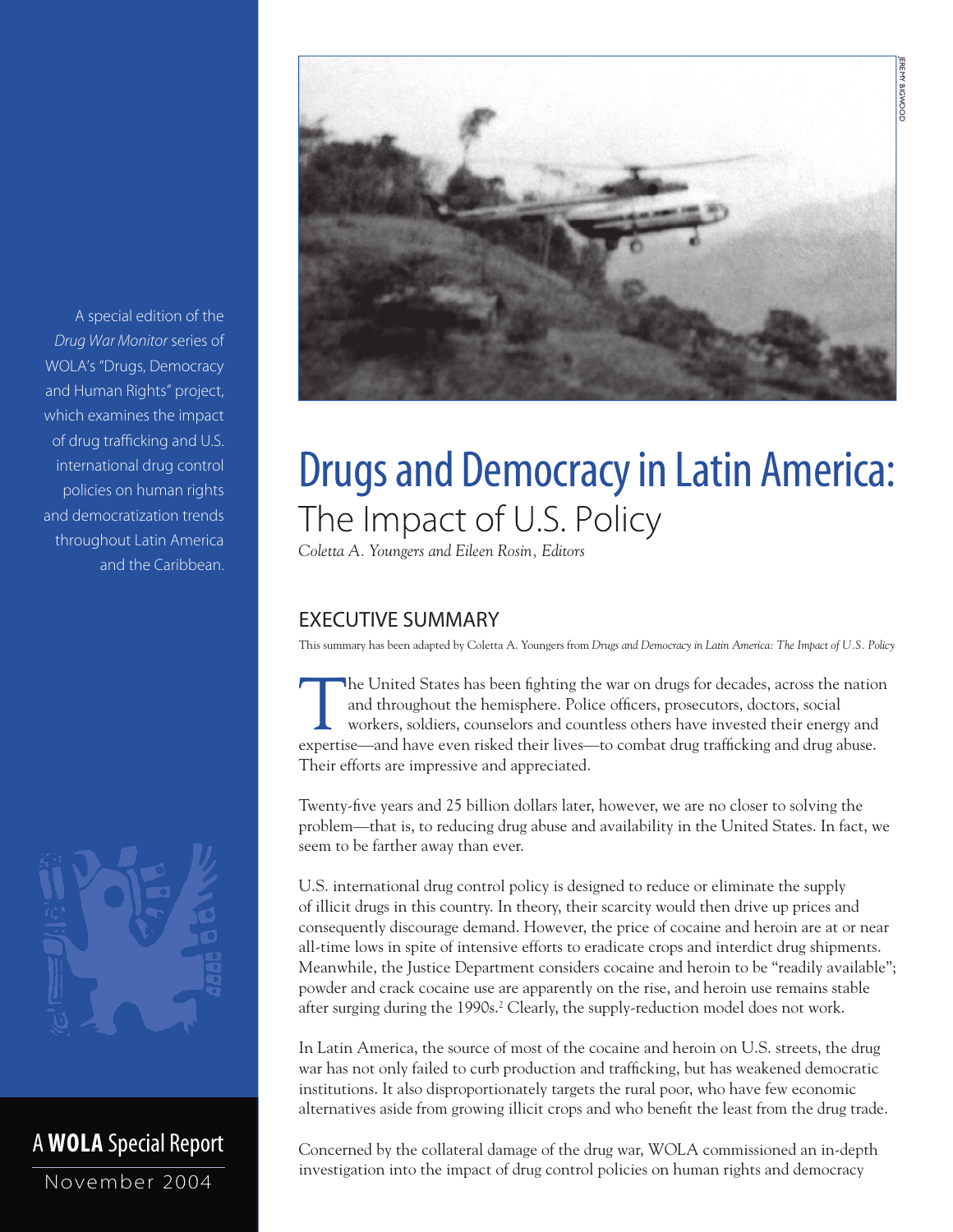We are not saying that fighting drugs is impossible and that we should just give up. On the contrary we are saying that we can do better. We must go beyond the mentality of fear shared by U.S. policymakers and the public at large that has made any challenges to current drug policy taboo.

in Latin America, giving particular attention to how counterdrug policies have affected the region's militaries, police forces, and judicial and legal systems. The book includes detailed studies on U.S. military and police drug control assistance programs, and case studies from Bolivia, Colombia, Ecuador, Mexico, Peru, and the Caribbean, all major cultivation, production, or transit zones.

We found that in one nation after another, U.S. drug control policies are undermining human rights and democracy and causing enormous damage to some of the most vulnerable populations in the hemisphere. The United States' insistence on zero tolerance for drug crops has led to massive forced eradication of coca and opium poppy crops, often the principal source of income for impoverished farmers. With few alternatives available, these families are ratcheted down into deeper poverty when their most important cash crop is destroyed. The region's militaries, which have not been held accountable for widespread human rights abuses and authoritarian dictatorships in the 1970s and 1980s, have been brought back into domestic law enforcement because the local police forces are either incapable or too corrupt to deal with the threat from drug trafficking and its associated violence.

As the focus of U.S. drug strategies shift, so does drug production and trafficking, bringing the scourge of the drug trade to new parts of the hemisphere. Most decisions on national drug policies in Latin America are made under heavy U.S. pressure for stronger measures. This one-size-fits-all approach to drug strategy prevents countries from responding to local concerns and stifles creative approaches.

Our study pointed to two major conclusions: first, the supply-reduction model simply does not work; and second, this model has sparked conflict, fueled human rights violations, and undermined democracy in countries where drugs are produced and trafficked. These lessons should guide a new international drug control policy—one

that gets at the roots of the drug problem by channeling more resources to treatment and education in the United States and to economic development in Latin America while continuing to go after the transnational criminal organizations that engage in larger-scale trafficking of drugs, arms, and migrants, and then help foment corruption and economic distortions through money-laundering schemes and the strategic use of their assets.

We are not questioning the commitment or the integrity of those who work tirelessly, against daunting odds, to keep drugs off America's streets. We are not saying that fighting drugs is impossible and that we should just give up. On the contrary—we are saying that we can do better. More effective and humane approaches to the enormous problems of drug trafficking and illicit drug use do exist. But achieving success will require an honest assessment of whether or not we are moving closer to our goals—and if not, what we need to be doing differently. We must go beyond the mentality of fear shared by U.S. policymakers and the public at large that has made any challenges to current drug policy taboo.

No perfect solutions exist. It is unlikely that illicit drug use can be eliminated in the foreseeable future, or that transnational crimes like drug trafficking can be completely stamped out. But if we can open up a debate, evaluate the problems and the range of possible strategies to confront them, and then implement the policies either proven or showing the most promise to be effective, we can meet our fundamental goal of reducing drug abuse in the United States. Along the way, we will ensure that in Latin America, U.S. drug control policies do not continue to violate human rights and civil liberties, spark social upheaval, and undermine democracy.

What follows are WOLA's main concerns, arguments, and policy recommendations. We hope that they provide new perspectives to our readers for thinking constructively and creatively about how to confront the extremely complex issue of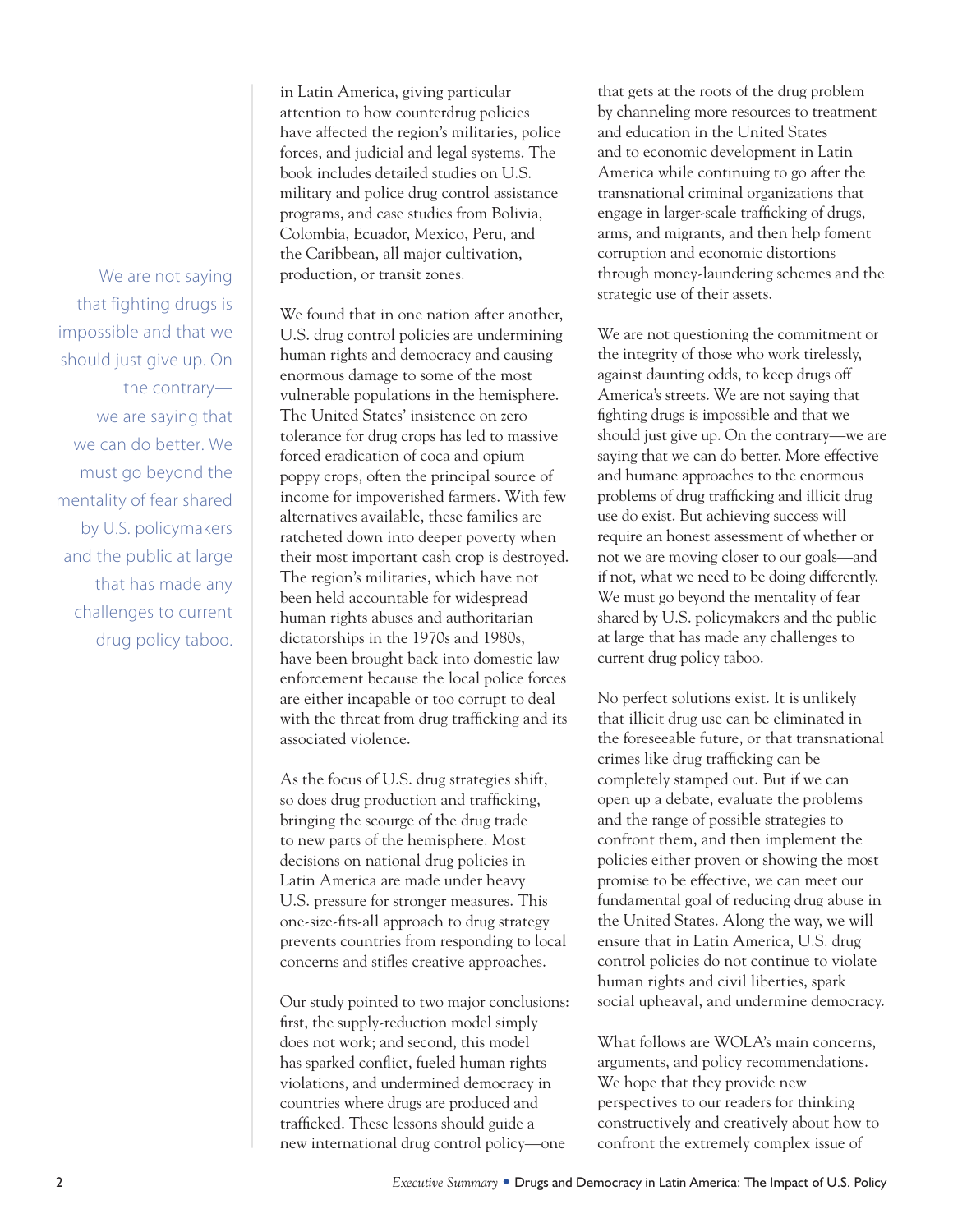international drug trafficking, and in a way that is more effective at home and least harmful abroad.

# **The U.S. "War on Drugs"**

The mid-1980s explosion of crack cocaine and its related violence in the United States set in motion many of the U.S. drug control policies still in effect today. In 1986, President Ronald Reagan first declared illicit drugs to be a national security threat. Three years later, President George H. W. Bush launched the Andean Initiative as part of his strategy for an intensified drug war. The centerpiece of the Andean Initiative was to empower Latin American military and police forces to carry out counterdrug initiatives, and significant U.S. training and support was provided to those forces willing to participate. At the same time, the Pentagon was designated by the U.S. Congress as

the "single lead agency" for the detection and monitoring of illicit drug shipments into the United States. Because of the role given to Latin American and U.S. military forces, the term "militarization" became widely used to describe U.S. efforts.

U.S. drug control policies are carried out through coordination between the United States and Latin American and Caribbean governments, often with input from the relevant bodies of the United Nations and the Organization of American States (OAS). Sometimes the programs are collaborative in nature. More often, however, the U.S. government uses its economic and diplomatic leverage to ensure cooperation, making use in particular of the annual "certification" process, which denies U.S. aid and trade benefits to countries not viewed as doing their part to combat illicit drugs. Because of their dependence on economic aid and desire for trade agreements, many countries

Because of their dependence on economic aid and desire for trade agreements, many countries find themselves obliged to adopt policies and programs supported by Washington.



Source: U.S. State Department, *International Narcotics Control Strategy Report 2003*, "Policy and Program Developments," table, pp. 22–23.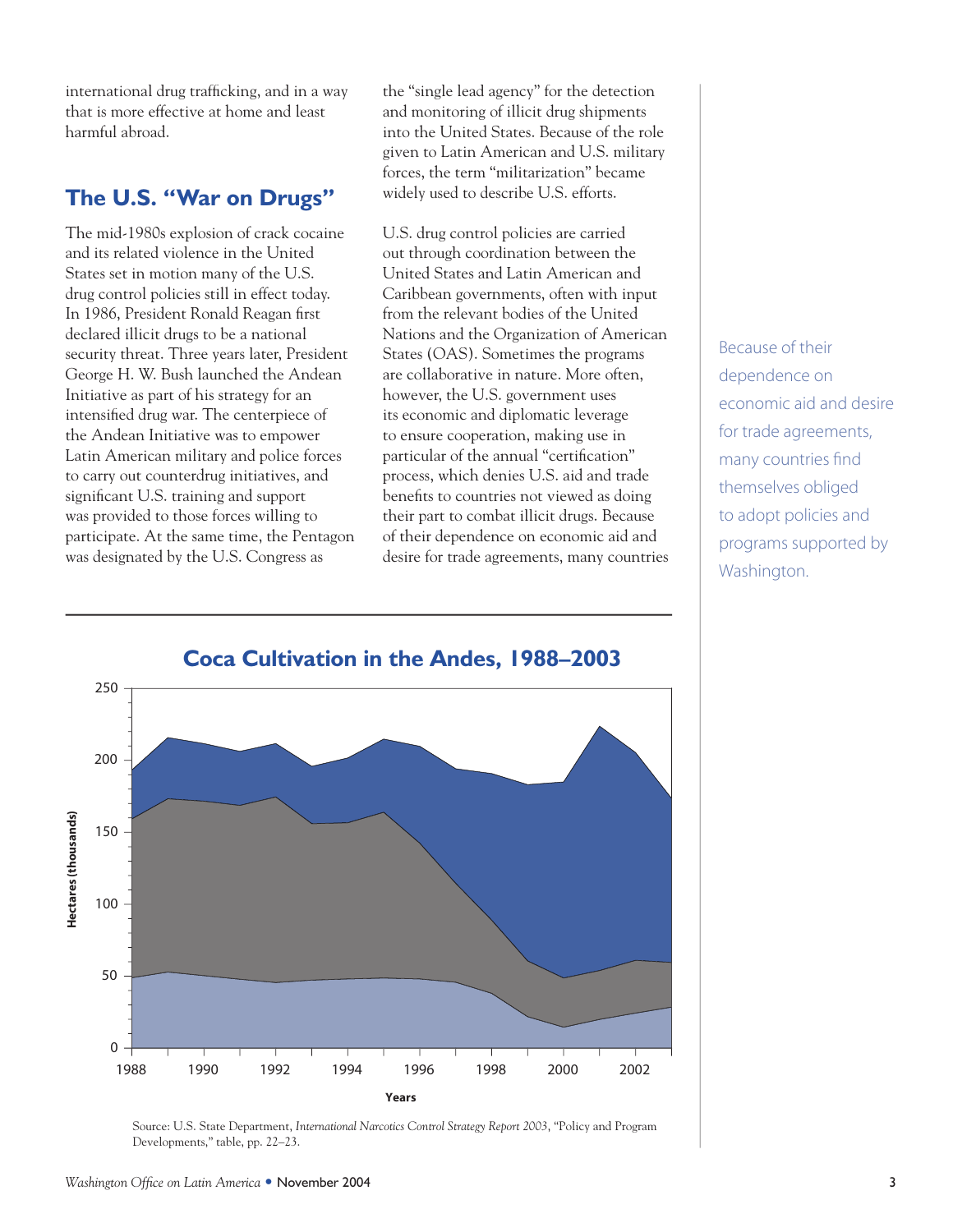The drug trade is more like a balloon than a battlefield—when one part of a balloon is squeezed, its contents are displaced to another. find themselves obliged to adopt policies and programs supported by Washington.

The drug trade itself, and the violence it generates, has had a devastating impact throughout the region. Drug trafficking breeds criminality, exacerbates criminal and political violence, and fuels armed groups. It greatly increases problems of citizen security, public order and ultimately law enforcement. Across the region, drug trafficking-related corruption has further weakened national and local governments, judiciaries and police forces. Cocaine production damages the environment, and its profits distort local economies. Illicit drug use, once considered a problem of developed countries, is now rampant across the region. Violent crime associated with the drug trade escalates accordingly. The social fabric, particularly in poor urban areas where both drug use and drug-related violence tend to be highest, is torn apart.

Those advocating the supply-side approach to drug control argue that the problems related to illegal drug production and consumption would be even worse without the international counterdrug programs presently in place. If these programs were abandoned, they say, the situation would deteriorate and illicit drugs would be even more readily available—even a marginal impact resulting from these efforts is better than none. What is missing from this line of reasoning, however, is a frank assessment of the collateral damage caused by this approach, and whether such damage outweighs any as yet unproven positive impact of current programs.

Similarly, government officials point to the hectares of coca eradicated, the number of cocaine labs destroyed, how many arrests were made, or the amount of illicit drugs seized, as indicators of successful policy implementation. Such "body count" statistics may indeed make for good public relations and convey a sense of action, increasing the likelihood of continued resources at a time when many agencies face budget cuts. But they shed no light on whether the tactics used actually translate

into progress toward achieving basic policy goals of reduced drug use in the United States. The standards commonly used for measuring the effectiveness of international drug policy are, quite simply, off the mark;<sup>3</sup> winning the "drug war" is as elusive today as it was when the effort was first launched.

# **Fundamental Flaws in the Supply-side Approach**

U.S. officials routinely assert that international counterdrug programs are successful. Short-term tactical successes are indeed evident—coca crops are eradicated, traffickers are arrested, and shipments are intercepted. Nonetheless, total coca production has remained remarkably steady and there is no evidence demonstrating a significant reduction in the supply of illicit drugs on U.S. city streets. To the contrary the stability of illicit drugs' price and purity levels points to their continued accessibility.

The drug trade is more like a balloon than a battlefield—when one part of a balloon is squeezed, its contents are displaced to another. Similarly, when coca production is suppressed in one area, it quickly pops up somewhere else, disregarding national borders. Arrested drug lords are quickly replaced by others who move up the ranks; dismantled cartels are replaced by smaller, leaner operations that are harder to detect and deter. When drug-trafficking routes are disrupted by intensive interdiction campaigns, they are simply shifted elsewhere.

Andean coca cultivation, as depicted by the State Department's own annual estimates, is remarkable for its stability at around 200,000 hectares per year (see chart on page 3). While the share of crops raised in each coca-producing country has fluctuated, the total land area under cultivation each year has not varied dramatically.4 Moreover, according to U.S. government statistics, the average yield of coca leaves per hectare has risen over time, so that even apparent declines in cultivated land area may not translate into less coca available for processing into cocaine.5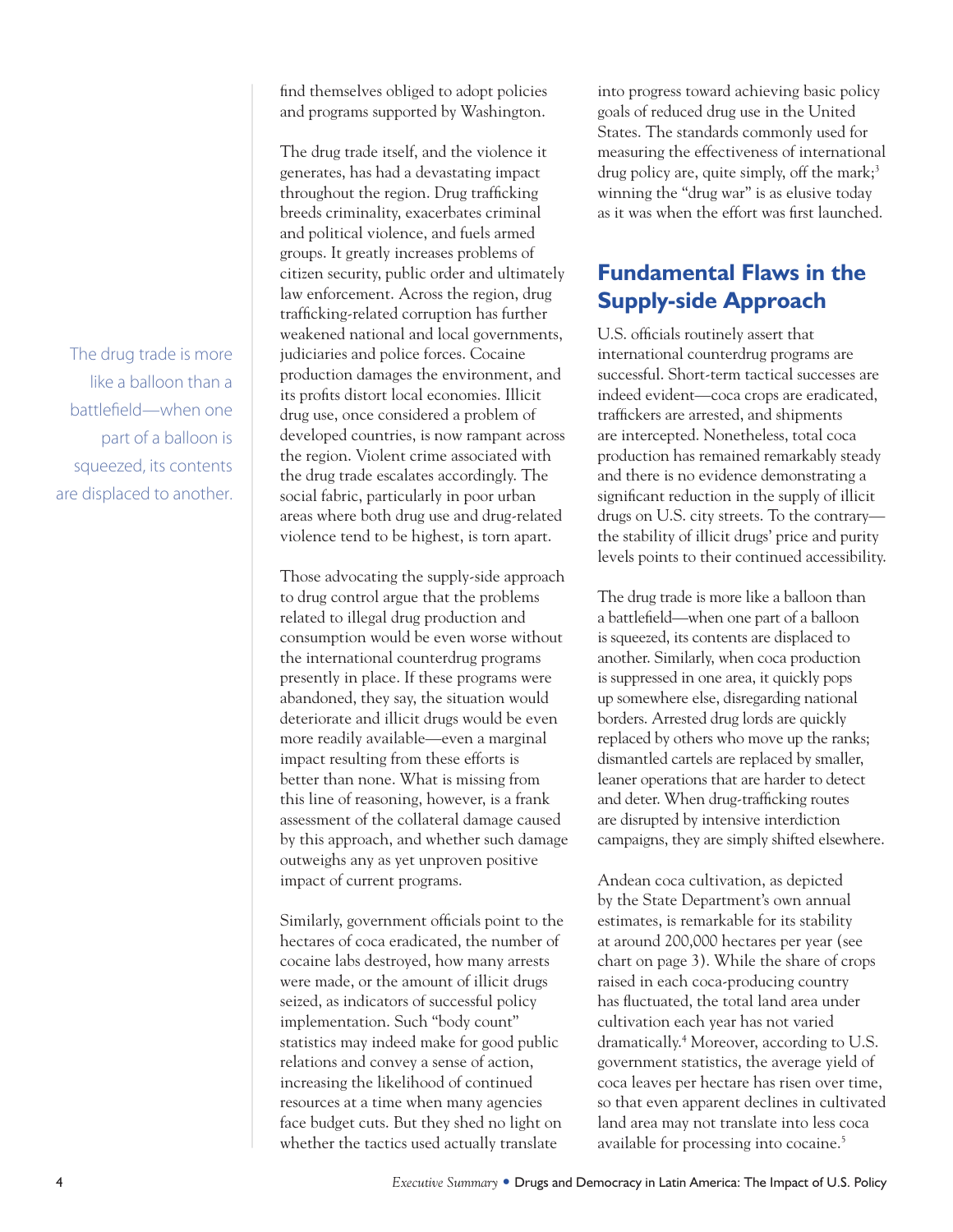In announcing the U.S. government figures for 2003 coca production, U.S. officials all but declared victory. A sharp drop in Andean region coca cultivation, from 223,700 hectares in 2001 to 173,450 hectares in 2003, was attributed to a significant reduction of Colombia's coca crop and a smaller reduction in Peru.6 While U.S. officials took the drop as a sign of success, the reduction represents only a 5 percent decrease, if measured from 1999 instead of the 2001 high point.7 Evidence is already mounting of a shift in coca production within Colombia to new areas, as farmers flee massive fumigation campaigns, and coca production in Bolivia is again on the rise.

A similar phenomenon happens with arrests of traffickers. Removing one set of international drug dealers has often simply cleared the way for rivals and new entrants to the drug trade, rather than reducing the size of the drug market. Smashing the large Mexican and Colombian cartels led to the formation of groups that are smaller and harder to detect. Larger and more frequent drug seizures, often offered as evidence of policy success, are in fact inherently ambiguous indicators. They may instead reflect increased drug production and trafficking, as traffickers seek to compensate for their anticipated losses.

The U.S. strategy focuses on wiping out drugs at their source or seizing them in transit. The objective of this approach is to decrease their availability in the United States, by causing drug prices to rise and thus discouraging some percentage of potential buyers. Official U.S. figures, however, show that cocaine's retail price dropped fairly steadily during the 1980s and early 1990s. The price never rebounded, even as purity rose and then stabilized. The same patterns hold true for heroin. These low and stable prices for cocaine and heroin that have prevailed over the last decade show that, despite U.S. efforts, the supply of drugs continues to be robust.

Serious evaluation of present policies and open-minded debate on drug control alternatives are sorely needed if we hope to make any progress. A more effective and more humane policy should be based on the recognition that, while controlling illicit drug abuse is a legitimate and important goal, drugs will be produced as long as there is demand for them. The goal should therefore be to reduce both demand and the damage that illicit drugs cause to individuals and society. Policymakers should seek to minimize the negative consequences at home and abroad of both illicit drug production and use and the strategies designed to curtail them.

# **The U.S. Drug War's Collateral Damage**

The case studies collected by WOLA allowed for the identification of issues and phenomena that occur in strikingly similar ways in most, if not all, of the countries studied. The following summarizes the primary conclusions drawn from our research in eight main areas, and presents recommendations for alternative policy options.

## **The role of the military**

The increasing reliance on military forces to play a lead role in combating the illicit drug trade set off alarm bells for civilian leaders across the region. The experience of military coups, and perhaps most disturbingly, of massive human rights violations committed in the name of combating internal "subversion," was all too recent. In providing the resources, training and doctrinal justification for militaries to play a significant role in domestic counterdrug operations, the U.S. government was viewed as legitimating Latin American security forces in yet another internal security role, now directed at new enemies. And it did so even though sufficient mechanisms for civilian control, transparency and accountability were—and remain—sorely lacking.

Although many in the U.S. Defense Department objected to the role being thrust upon them, in the post–Cold War

Serious evaluation of present policies and open-minded debate on drug control alternatives are sorely needed if we hope to make any progress. A more effective and more humane policy should be based on the recognition that, while controlling illicit drug abuse is a legitimate and important goal, drugs will be produced as long as there is demand for them.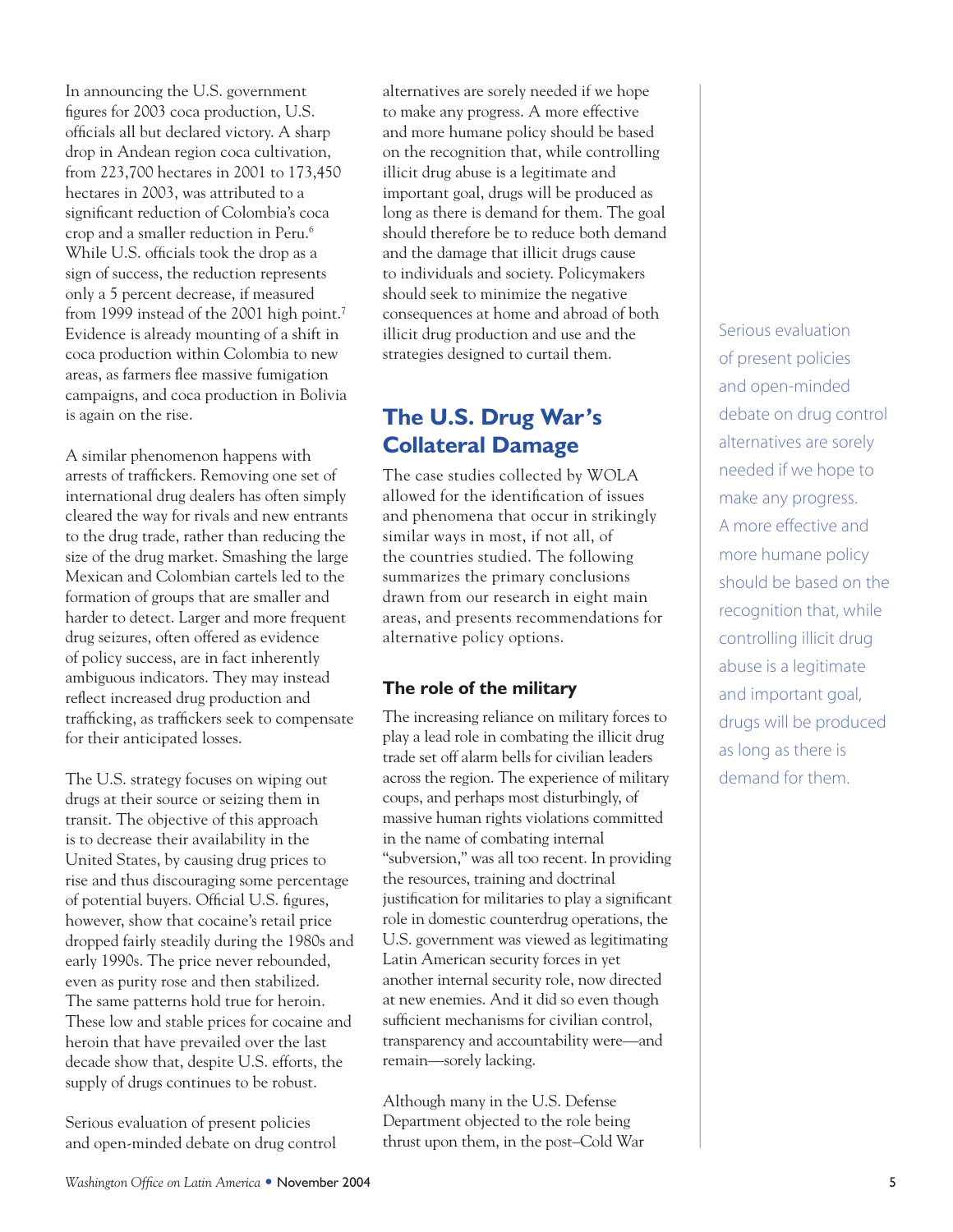The U.S. government was viewed as legitimating Latin American security forces in yet another internal security role, now directed at new enemies, even though sufficient mechanisms for civilian control, transparency and accountability were and remain—sorely lacking. environment the drug war became the vehicle for maintaining and in some cases expanding both the Pentagon's presence and its military-to-military relations with Latin American and Caribbean counterparts. Of particular concern, these programs legally circumvent traditional congressional oversight and monitoring requirements, as well as the State Department's role in determining the nature and content of foreign aid and overseeing its delivery.

Military forces do have a role to play in detecting and monitoring the flow of illicit drugs. Their involvement in border, aerial and maritime interdiction efforts fits clearly into the military's traditional mission. Provided that these programs are carried out under the direction of civilian leaders, with appropriate oversight, transparency, and human rights safeguards, they do not hinder democratic development. However, through its drug policy, the United States has promoted the insertion of Latin American military forces into domestic law enforcement and internal security operations.

In every country studied that receives significant U.S. counterdrug assistance, U.S. support was instrumental in bringing the military into a domestic law enforcement role and has created a confusion of roles and conflicts between military and police forces. A related problem is U.S. military training of foreign police forces. Such training goes directly against efforts across the region during the 1980s and 1990s to bring police forces under civilian control. Moreover, funding for this training is largely provided by the U.S. Defense Department budget and hence circumvents both oversight and human rights safeguards. Training of local police forces by U.S. Special Forces is of particular concern.

The "confidential" nature of counterdrug programs can further exacerbate problems of lack of civilian oversight and impunity within military forces, thereby contributing to the proliferation of corruption when military personnel are brought into more direct contact with the drug trade.

#### **Policy Recommendations**

- The U.S. government, through its counterdrug policy as well as its interaction with regional militaries, should promote the adoption of and adherence to the principle of Posse Comitatus which, as written in U.S. law, forbids the military from assuming internal police roles and tasks.
- All authority for foreign military training and assistance should be returned to the State Department, which should have sole responsibility for overseeing such programs in order to ensure that they fit within overarching U.S. foreign policy objectives and come under established oversight procedures.
- $\triangleright$  No branch of the U.S. government, including the Defense Department, should provide assistance, training or any other support to military forces for domestic drug enforcement efforts.
- ▶ The U.S. military should not train local police forces. Training of local police by U.S. Special Forces is particularly problematic and should be suspended immediately.

## **The role of the police**

Confronting criminal networks, whether of drug traffickers, money launderers, smugglers, or others, is primarily a law enforcement task—and that task is formidable in Latin America and the Caribbean today. As citizen security concerns grow, both local communities and governments look to the police—and sometimes military forces—to impose tough law and order measures. In this context, it is easy to understand why governments resort to harsh and repressive law enforcement measures. However, experience with such practices to date indicates that the short-term successes sometimes obtained are rarely sustainable.

Simply shifting drug control resources from military to police forces will not provide an immediate answer, as police forces across the region remain abusive and corrupt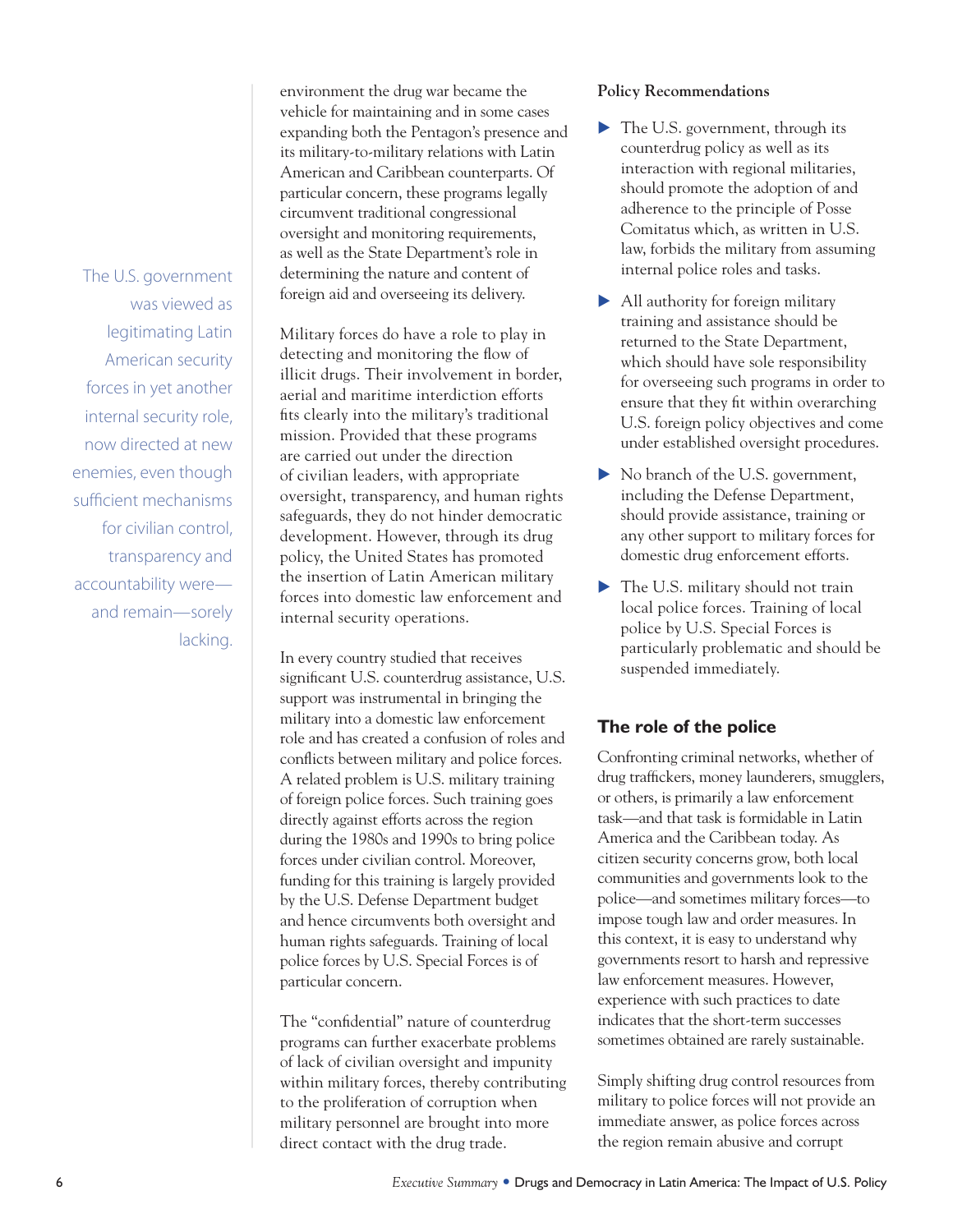and have also at times taken on disturbing paramilitary characteristics. Ultimately, police forces—as well as judiciaries—must be fundamentally reformed for the rule of law to take root. Lessons learned in recent post-conflict situations for developing democratic policing include the importance of effective oversight, accountability and transparency, respect for human rights, the "demilitarization" of both the command structures and roles of police forces, and responsiveness to the communities they serve. However, all too often, in the face of crime and violence, long-term developmental reform issues necessary for reducing corruption and strengthening effective policing take a back seat to shortterm, hard-line policing tactics.

For example, in an effort to circumvent corruption, the U.S. government often creates specialized investigative units that primarily carry out investigations into drug-trafficking networks. Participating officers are vetted, and intensive training is given to a specific group which can then be isolated from the rest of the force to prevent sensitive information from leaking out. These units by their very nature are secretive, and rarely held accountable. While specialized units have had some tactical successes, experience also shows that these units cannot be immunized against corruption and are frequently disbanded and replaced with yet other units.

Some ongoing law enforcement efforts are paying off and deserve continued or increased support. The Justice Department's International Criminal Investigative Training Assistance Program (ICITAP), for example, promotes police reform and efforts to build sound policing skills and investigative capacity within local forces. The Bureau of Alcohol, Tobacco and Firearms is tasked with helping to reduce the flow of small arms in the region; stemming the flow of weapons could bring concrete benefits to local communities and law enforcement officials. The U.S. government also provides important assistance to local authorities in their efforts to stop precursor chemicals (needed to produce cocaine)

from entering drug-producing countries or being diverted from licit to illicit use, and in developing and enforcing regulations and procedures for banks and other financial institutions in order to prevent drug trafficking-related money laundering.

#### **Policy Recommendations**

- U.S. police assistance should be oriented toward police reform efforts, with special attention paid to issues of transparency, effective oversight and accountability, and respect for human rights.
- Civilian police forces should not receive U.S. military training.
- Rather than create specialized units per se, the U.S. government should continue to provide specialized training and skills, including the carrying out of sound criminal investigations, to units that are accountable to local, civilian authorities.
- More U.S. resources should be dedicated to significantly reducing the illegal arms trade in Latin America and to stemming the flow of precursor chemicals.

## **Human rights violations**

In order to further its drug control policy, the U.S. government has forged alliances with military and police forces with questionable and even deplorable human rights records. Though sometimes the human rights problem is recognized, training and assistance is usually provided to recipient governments and security forces even before they have shown clear signs of political will to alter past patterns of abuse. Moreover, successive U.S. administrations have, at different times, downplayed or misrepresented human rights situations in order to obtain congressional support for counterdrug assistance. In some cases, the U.S. government is still supporting forces with a history of human rights violations and impunity. In others, U.S. policy directly results in human rights abuses.

In the final analysis, it is morally wrong and ultimately counterproductive to provide

Successive U.S. administrations have, at different times, downplayed or misrepresented human rights situations in order to obtain congressional support for counterdrug assistance. In some cases, the U.S. government is still supporting forces with a history of human rights violations and impunity. It is morally wrong and ultimately counterproductive to provide U.S. assistance to any military or police force that operates outside the boundaries of the rule of law.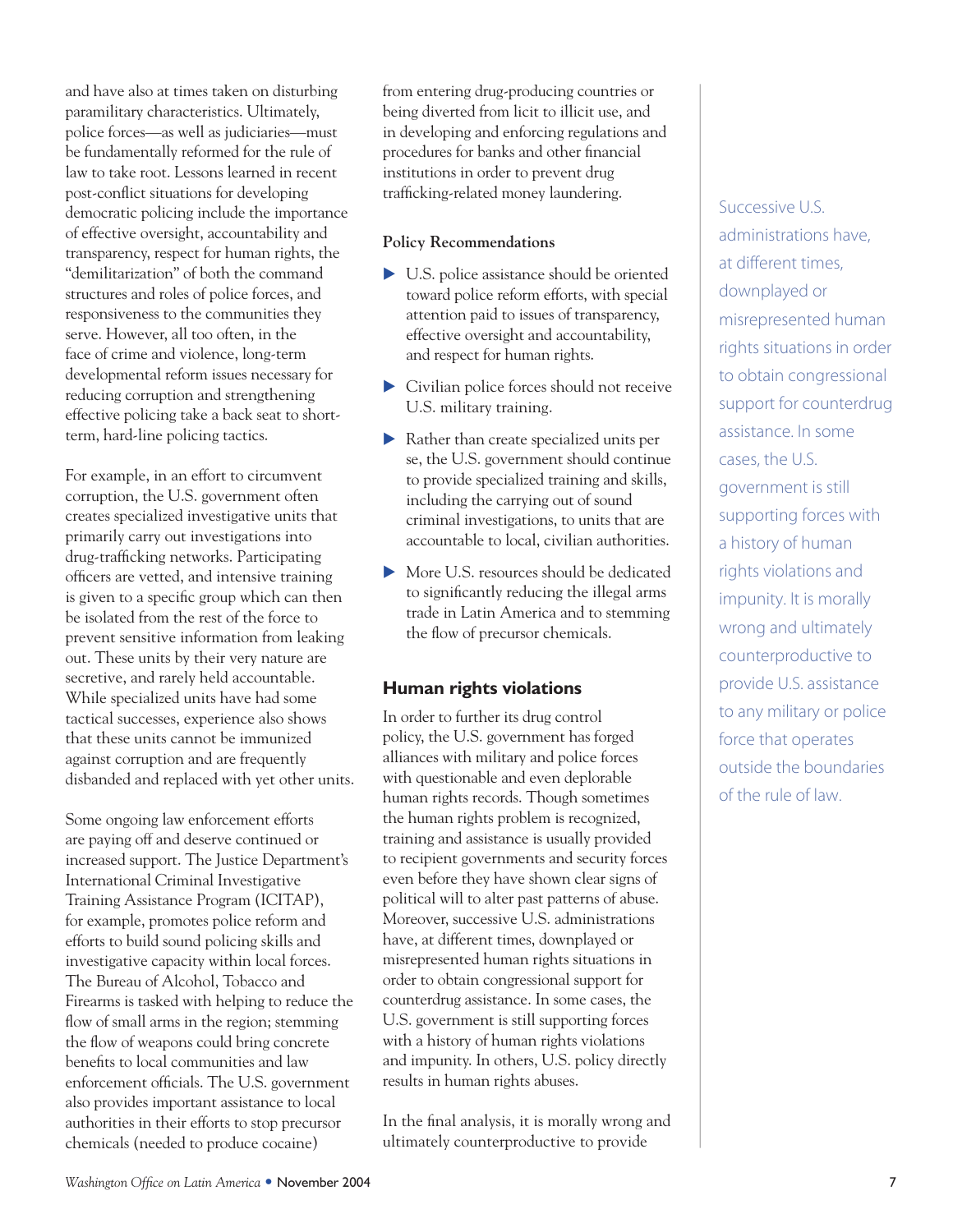Justice sector reform efforts are essential in order both to guarantee respect for civil liberties and due process, and to ensure that those who are guilty of serious crimes are effectively prosecuted. U.S. assistance to any military or police force that operates outside the boundaries of the rule of law.

Concern about the impact of U.S. security assistance on human rights led members of Congress to place strict human rights conditions on the provision of U.S. counterdrug and other forms of security assistance. The Leahy amendment, named after Vermont's Senator Patrick Leahy, stipulates that no U.S. security assistance can be provided to foreign military or police units implicated in human rights violations unless effective measures are being taken to bring the case to justice. First passed in 1997, the Leahy amendment has also been included in subsequent foreign aid appropriations legislation, and defense appropriations legislation now has a version of it as well. This legislation has been helpful in raising the profile of human rights issues with U.S. embassies and the U.S. military, and in some cases this has resulted in significantly closer scrutiny of the human rights record of recipient forces.

Yet the amendment itself has only been invoked in a handful of cases, and its application is uneven. In some countries, U.S. embassies have failed to put into place even minimal procedures for vetting units for individuals implicated in human rights violations. In the case of Bolivia, sufficient documentation exists in numerous cases that would justify the implementation of the Leahy amendment, yet this has not occurred. Nor do embassy officials object publicly when Bolivian military and police officials linked to atrocities are promoted. In Mexico, human rights monitors claim that the embassy database that keeps track of human rights violations is seriously incomplete.

#### **Policy Recommendations**

 Counterdrug activities carried out by the U.S. and other regional governments should be guided by the human rights standards established in the jurisprudence of the inter-American system.

- The Leahy amendment should be vigorously applied. The U.S. government should not provide any form of assistance to security forces that violate human rights and fail to bring alleged human rights violators to justice.
- The vetting procedures that need to be put in place to effectively implement the Leahy amendment should be thorough and serious. In addition, after-training tracking could be incorporated to monitor whether or not those who receive training go on to commit human rights abuses or become involved in acts of corruption.
- The Leahy amendment remains an unfunded mandate; sufficient resources should be earmarked to encourage its effective implementation.

## **Restrictions on civil liberties**

U.S. drug policy has also promoted the adoption of harsh antidrug laws that are at odds with basic international norms and standards of due process and undermine already tenuous civil liberties. In almost every country studied, such laws have been approved, often creating either courts or procedures that greatly limit due process guarantees, such as the presumption of innocence, the right to an adequate defense, and the requirement that the punishment be commensurate with the gravity of the crime. Such legislation is often modeled directly on U.S. laws; other times it goes even further as local officials seek to please Washington with harsh measures.

In some countries, U.S.-backed legislation was adopted in which the burden of proof for conviction of drug offenders was so low that local human rights lawyers complained that their defendants were forced to prove their innocence. Antidrug legislation, including mandatory minimum sentencing laws, and the use of numerical quotas for arrests, have filled the prisons of countries across the region with low-level offenders, or even innocent people, who have little access to adequate legal defense. In some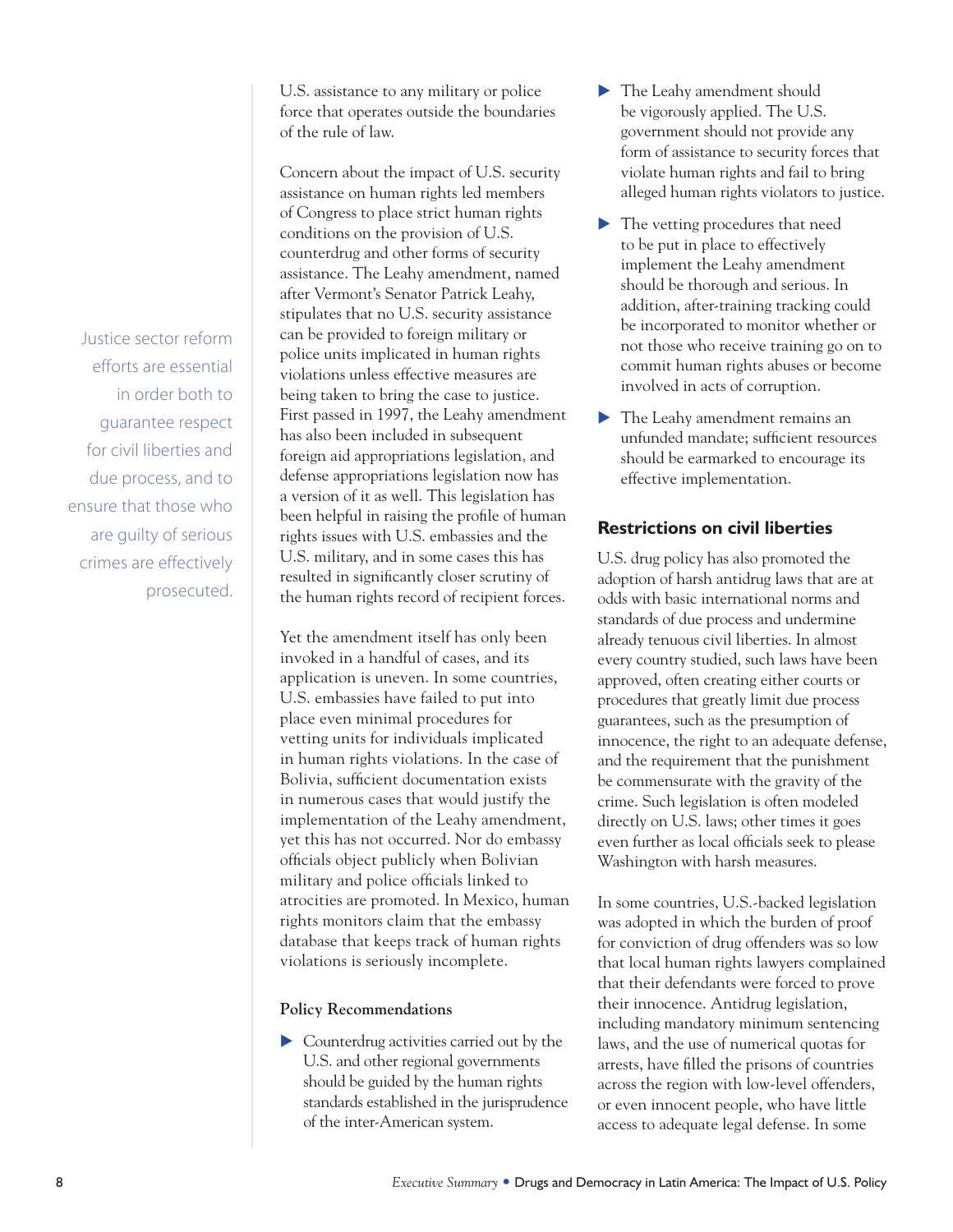countries, only a small percentage of those arrested are actually convicted, while in others conviction rates are astoundingly high. Pervasive corruption and weak judiciaries mean that major drug traffickers are rarely sanctioned. And if they are, they often benefit from far more acceptable prison conditions, as they have the resources to purchase a range of amenities.

USAID provides economic and technical support to local judiciaries. However, U.S. justice sector support has sometimes included programs that work at crosspurposes. Justice sector reform efforts are essential in order both to guarantee respect for civil liberties and due process, and to ensure that those who are guilty of serious crimes are effectively prosecuted. USAID, the World Bank, and the Inter-American Development Bank all support rule of law programs that assist local reform efforts, seek to increase access of the poor to the justice sector, and provide training and professional development. Past experience has shown that the political will for reform on the part of recipient governments is crucial, as is the role of civil society organizations in both maintaining momentum for reform and providing valuable input into the process.

#### **Policy Recommendations**

- U.S. and Latin American drug laws should be brought into compliance with international standards of due process and respect for human rights. U.S. counterdrug assistance should respect due process standards and reinforce the rule of law in criminal cases.
- Mandatory minimums should be eliminated and sentences adopted that correspond to the gravity of the crime committed. Major drug traffickers should face extended sentences; those at the lowest end of the drug-trafficking chain should indeed be sanctioned, but on a different scale.
- More U.S. attention and assistance needs to be given to promoting

justice sector reform and institutional strengthening across the region, with particular attention to civil liberties and due process issues.

#### **Fostering political instability**

It is in the interest of the United States to have stable, democratic governments in its hemisphere. Yet U.S. international drug control policies can have a profoundly destabilizing effect, economically as well as politically. Even when significant social conflict and political instability is generated by the implementation of drug policy, more often than not U.S. policymakers fail to adjust the policy to the realities—and consequences—on the ground. Particularly in the convulsive Andean region, U.S. drug policy may in fact be destabilizing democracies that are already quite fragile.

All too often, the use of "narcoterrorist" rhetoric in coca-producing countries identifies small coca farmers as military threats and suggests that they are somehow related to global terrorist networks. It also paints them as criminals, rather than valid interlocutors, so that any efforts to seek dialogue and common ground are cast as illegitimate. This in turn marginalizes significant sectors of the population and creates a situation in which conflict and violence are almost inevitable. The political consequences of ignoring significant sectors of society could be explosive.

In the wake of September 11, both the drug war and the Latin American region have lost political ground in Washington. The attention of policymakers has shifted to the terrorism threat and to other parts of the world, while Latin America and the Caribbean have moved to the bottom of the U.S. foreign policy agenda. In response, officials in charge of U.S. policy toward the region have sought attention and resources by lumping a broad range of issues together in the counterterrorism—and narcoterrorist—basket. Many U.S. officials and policymakers now talk about all

Past experience has shown that the political will for reform on the part of recipient governments is crucial, as is the role of civil society organizations in both maintaining momentum for reform and providing valuable input into the process.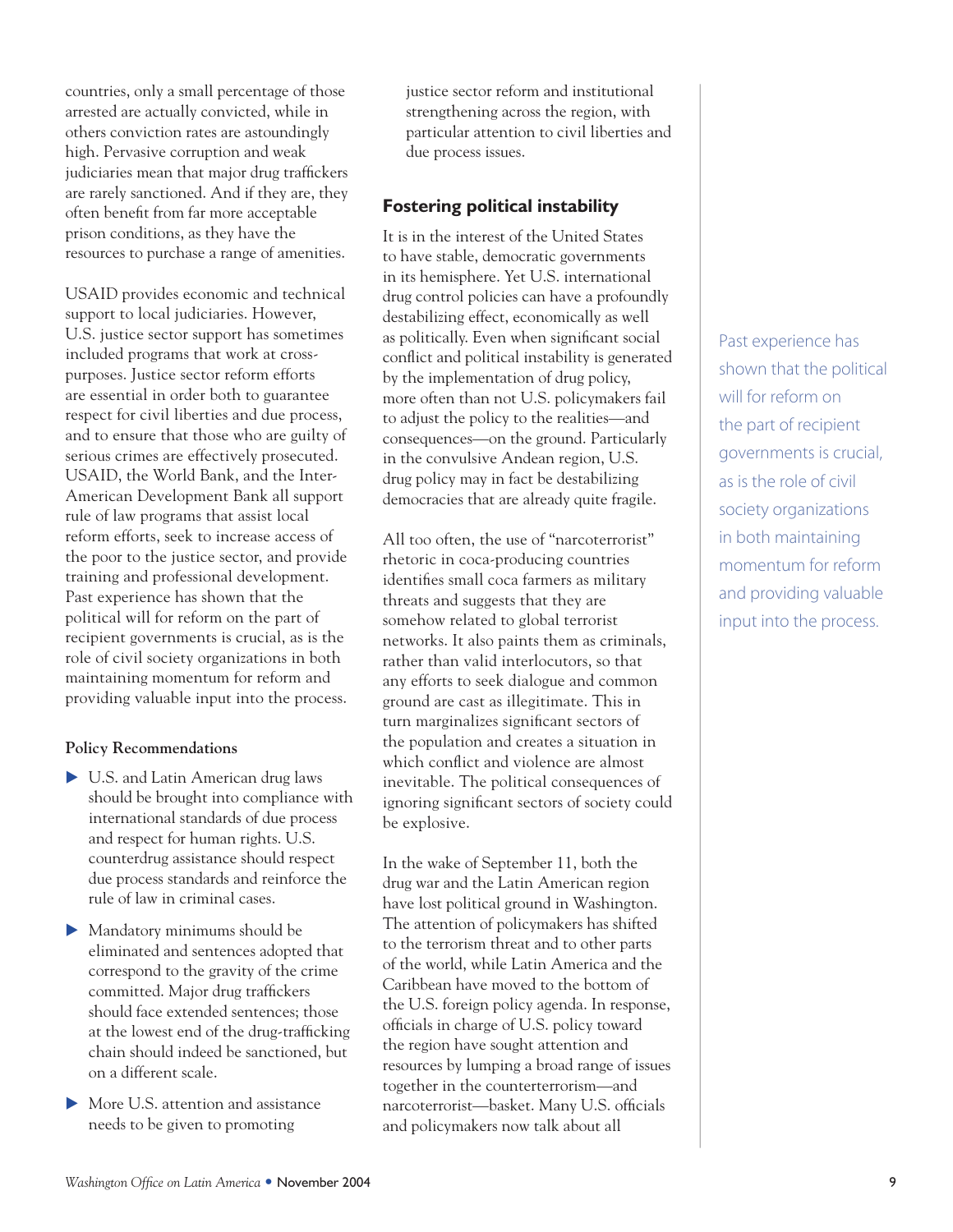In every country studied that receives significant U.S. counterdrug assistance, drug policies and programs are negotiated by U.S. officials directly with a small group of local political elites, in addition to local military and police forces. There is little role for legislative oversight, public debate or engagement with civil society actors.

illicit transborder activities as potential terrorist threats, including drug production and trafficking, illegal migration, arms trafficking and money laundering.

It is certainly possible that illicit transborder activities could be used to support terrorism, but Latin America is not the Middle East. Defining all of these problems as terrorist threats is unhelpful and potentially destabilizing. Taking the fervor over antiterrorism a step further is the U.S. Southern Command, which has now taken to calling drugs a "weapon of mass destruction."8 This rhetoric promotes continuation of a failed approach and the notion that the United States, through its drug policy toward Latin America, must protect itself at any cost against this evil product emanating from the region.

#### **Policy Recommendations**

- ▶ The U.S. government should show greater flexibility with regard to the counterdrug policies proposed or adopted by governments in the region, taking into account the socioeconomic and political situation on the ground. Deepening democracy and stability should be prioritized over short-term counterdrug gains.
- The present challenge for U.S. policymakers is to stop seeing the region through the counterterrorism lens, which distorts the view of real problems and threats in the region; use of the "narcoterrorist" rhetoric that has come to dominate present U.S. drug control policy should cease.
- Small farmers who produce crops for illicit drug production should not be stigmatized as criminal "narcofarmers" but rather be treated as valid interlocutors.

## **Undermining national governments' decisionmaking**

U.S. drug control policy is undermining democratic developments in the region in other ways as well. Through its diplomatic and economic leverage, the United States

has all too often dictated the counterdrug policies adopted by countries across the hemisphere, often over the objections of important sectors of both governments and civil society, and at times draining scarce resources from other national priorities. In every country studied that receives significant U.S. counterdrug assistance, drug policies and programs are negotiated by U.S. officials directly with a small group of local political elites, in addition to local military and police forces. There is little role for legislative oversight, public debate or engagement with civil society actors.

Some countries, particularly in the Andean region, choose to cooperate with U.S. counterdrug policies to avoid economic, trade or other sanctions. Sometimes, constitutionally mandated legislative approval processes are purposefully avoided. Antidrug laws modeled on those in the U.S. are often presented to legislatures for rubberstamp approval. Of all of the Latin American and Caribbean countries studied, not one had evidence of serious legislative oversight of counterdrug policy.

One of the most powerful sticks used by Washington is the certification process, described above. Recent legislative changes have made the process somewhat less offensive. Fundamentally, however, these changes have failed to alter the approach of having an annual scorecard, on which the largest consumer of illicit drugs in the world grades the progress of other countries in seeking to limit its supply. U.S. trade benefits to the Andean region are also now directly linked to achieving coca eradication and other counterdrug goals, as explicitly stated in the Andean Trade Preference and Drug Enforcement Act.

Concern with the animosity generated by the U.S. certification process led the OAS to develop its own Multilateral Evaluation Mechanism (MEM), which many countries see as a more palatable alternative. It is a transparent process information provided by countries for the MEM evaluation is public and easily obtained.9 While the MEM process also has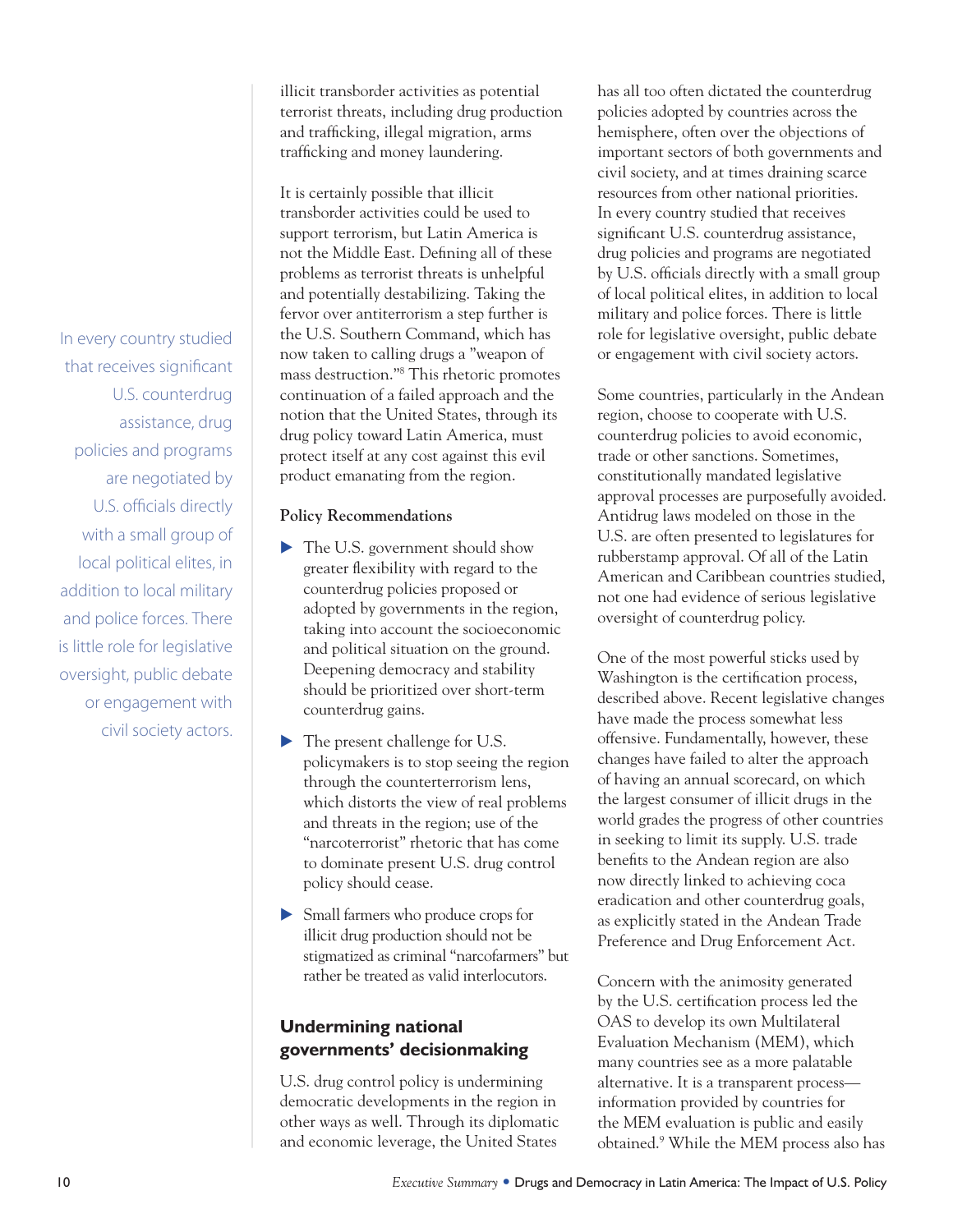its pitfalls, it does provide a multilateral approach to a multilateral issue. The OAS Inter-American Drug Abuse Control Commission (CICAD) also provides a multilateral forum for discussing and debating drug control that could serve as a space for developing sound policies.

For a multilateral approach to succeed, Latin American and Caribbean leaders need to seek unity on common concerns and alternative approaches. Within the United Nations, an informal coalition of like-minded countries has emerged seeking to open up debate within the UN system.10 A Latin American coalition of countries willing to debate alternative policies would find echo with these countries at the level of the UN and could contribute significantly to the development of a more humane and effective approach in the region.

#### **Policy Recommendations**

- $\blacktriangleright$  The annual certification process should be eliminated; more carrot and less stick is needed in U.S. drug policy.
- ▶ U.S. trade agreements should be delinked from explicit counterdrug objectives, in particular coca and poppy eradication targets.
- ▶ U.S. drug policy should, ultimately, be a multilateral effort coordinated through the UN and the OAS and in close collaboration with other donor countries, particularly the European Union.
- The formation of an informal coalition of like-minded countries in Latin America and the Caribbean would provide an important forum for debating drug policy alternatives.

## **Transparency and accountability**

Issues of transparency and accountability are not only relevant in the countries receiving U.S. assistance—lack of transparency and effective oversight pervades U.S. assistance and training programs as well. A myriad of government agencies and programs

are involved in illicit drug control efforts, which makes determining expenditures and monitoring programs difficult. Information on military and police programs is particularly hard to obtain.

Inadequate reporting on U.S. military and police assistance and training programs impedes both the transparency of U.S. efforts and accountability when they fail to meet their desired objectives or generate negative consequences. Both congressional monitoring and the ability of civil society organizations to evaluate U.S.-backed programs are essential to ensuring the efficient and effective use of resources. They are also necessary to ensure that U.S. funding furthers U.S. policy objectives and that such assistance is not used in a way that is detrimental to the promotion of human rights, the rule of law and democratic principles.

U.S. legislative oversight of certain drug control programs is a problem and is particularly ineffective with regard to Defense Department and Drug Enforcement Administration (DEA) programs. Apart from mandating the Foreign Military Training Report, which provides annual data on U.S. military training of foreign troops, public hearings that seriously evaluate the effectiveness of Pentagon counterdrug efforts are needed. Likewise, while DEA officials are often called to testify on drug-trafficking trends and the like, meaningful evaluation of the success or failure of their efforts in a given country should be undertaken. Monitoring U.S. police assistance programs and the content of those programs is particularly difficult. No systematic reporting requirements exist, and agencies such as the DEA often refuse to provide even the most basic information.

If the ability of civil society groups to monitor U.S. drug policy is difficult in the United States, it is next to impossible in Latin America and the Caribbean. Very little information is made available by either regional governments or U.S. embassies to local civil society actors on the nuts and bolts of U.S. assistance or local operations.

Both congressional monitoring and the ability of civil society organizations to evaluate U.S.-backed programs are essential to ensuring the efficient and effective use of resources in the furtherance of U.S. policy objectives without detriment to the promotion of human rights, the rule of law, and democratic principles.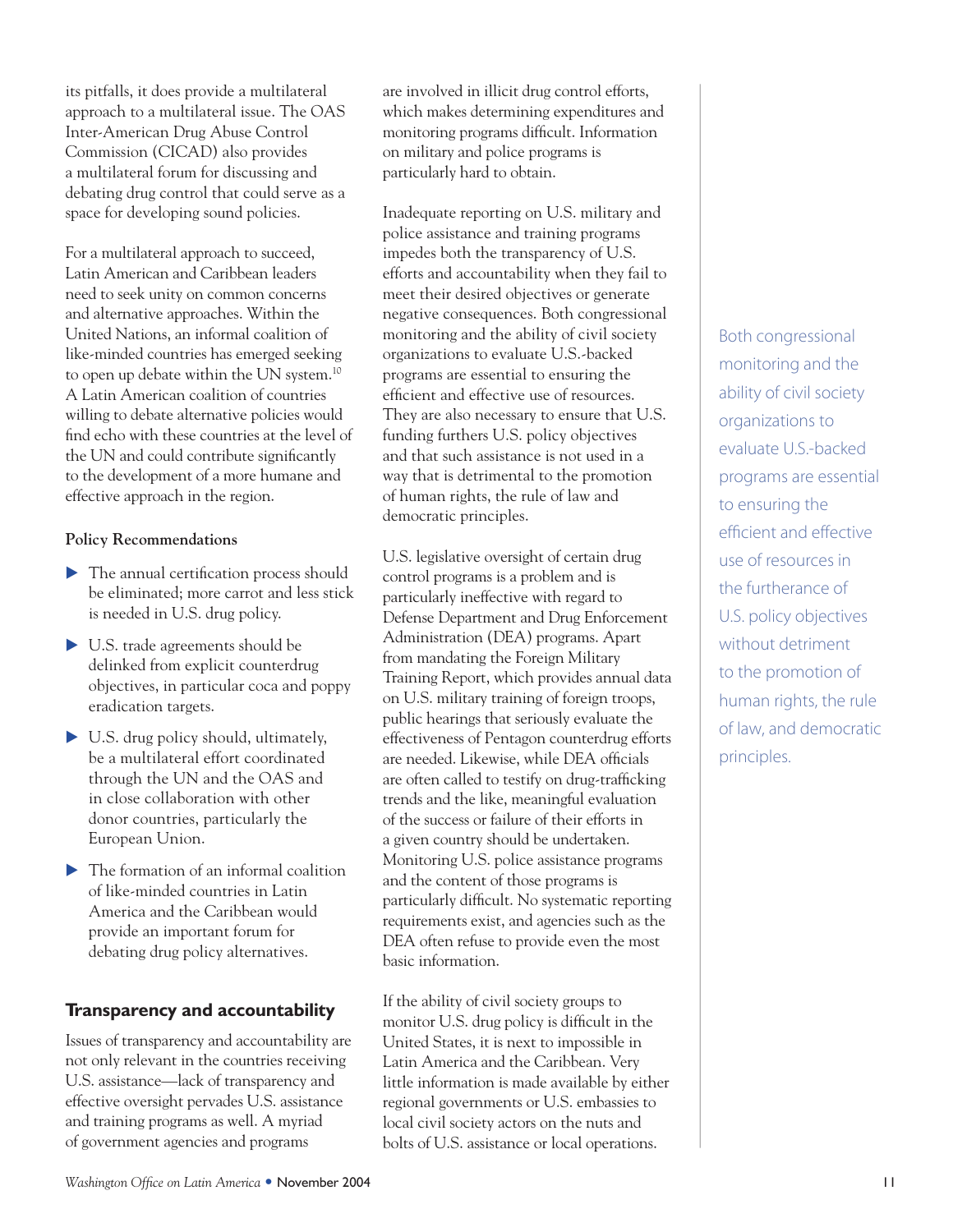Increasingly, international donors are explicitly recognizing that simultaneous forced eradication and alternative development efforts are incompatible. The repressive nature of the former greatly limits, or hinders altogether, the cooperation needed for the latter.

#### **Policy Recommendations**

- ▶ The U.S. Congress should ensure that the administration provides comprehensive and detailed reporting on U.S. military and police assistance and training programs. The Foreign Military Training Report requirement should be maintained in the law. In addition, Congress should require a single, comprehensive annual report on all police assistance, including information on courses, units trained and trainees, compiling information from all U.S. agencies involved in police training.
- Regular, public congressional hearings should be held to evaluate Pentagon and DEA antidrug efforts, with testimony by independent experts.
- The U.S. Congress could also undertake a serious study of the stated objectives of U.S. drug control agencies, listed each year in the White House's National Drug Control Strategy Report, and examine what has actually been achieved over the last decade.
- Greater efforts should be undertaken in the region by U.S. embassies to reach out to local NGOs and other civil society organizations in order to provide more information and seek more input into the drug-policy making process.

## **Crop eradication and alternative development programs**

This book presents powerful evidence that forced coca eradication efforts are futile in the long run. In every case studied, shortterm gains have been quickly reversed. Crop eradication efforts have stimulated production in new areas, creating even greater challenges for the long term, as coca production spreads. Production has also shifted due to changes in the drugtrafficking industry. Yet the costs of the policy are high—forced eradication efforts, and in particular aerial fumigation, often have dire consequences, generating social unrest, instability and violence.

Poverty, poor conditions for sustainable agricultural production, and the growing of crops for illicit drugs go hand-in-hand. Promoting integrated economic development in these areas is not impossible; however, the term "crop substitution" is used less and less frequently. As simply replacing coca with another crop or product is usually not economically viable, donors increasingly talk of sustainable, and equitable, development that will slowly reduce farmers' dependence on coca cultivation by creating the conditions for improved agriculture, employment and income generation more broadly. They also recognize the importance of local participation, building on farmers' existing knowledge. This leads to projects that are more appropriate for local conditions and ensuring local "buy-in."

Increasingly, international donors are explicitly recognizing that simultaneous forced eradication and alternative development efforts are incompatible. The repressive nature of the former greatly limits, or hinders altogether, the cooperation needed for the latter. One UN document notes: "In areas where alternative development programs have not created viable alternative income opportunities, the application of forced eradication might endanger the success of alternative development programs."11

The German government's foreign aid agency, GTZ, points out that when poverty is the root cause of production, repressive eradication measures are inappropriate and counterproductive. Based on its extensive experience working in coca-growing regions of the Andes, GTZ concludes that even though substituting the safety net that coca production provides may take time, that approach—without the threat of eradication—"is the only manner to achieve a sustainable reduction in drug crop cultivation."12 When dealing with smallscale coca producers, eradication targets can be agreed upon and met only when other sources of income are put in place. Development experts also point out that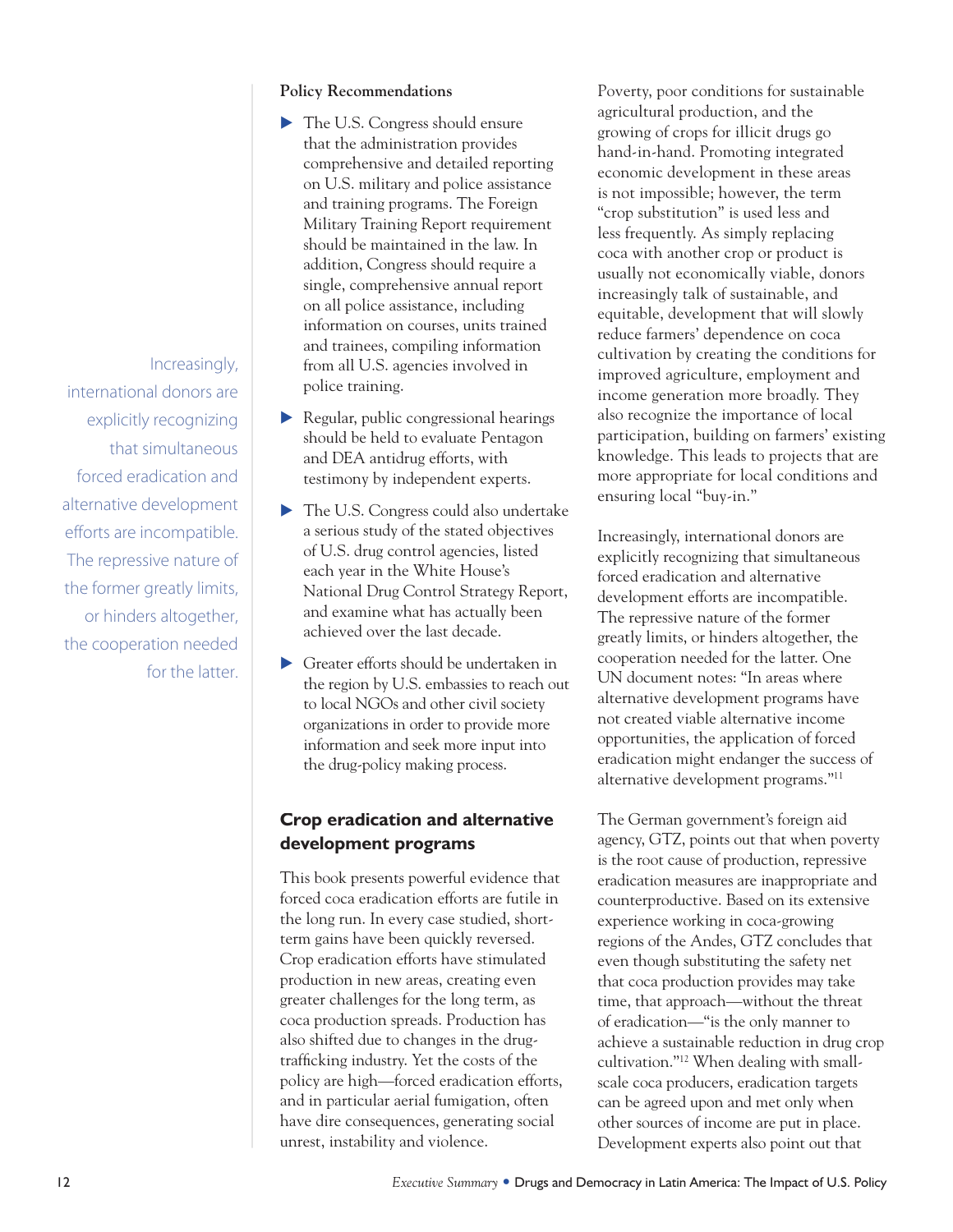repressive measures against coca producers raise prices on the market, which in turn stimulates new cultivation.<sup>13</sup>

Incorporating these "lessons learned" implies a fundamental shift in U.S. policy. It means developing a new and more equitable relationship with families involved in coca and poppy production, accepting them as legitimate partners in development efforts, and removing the threat of forced eradication. It also means investing more resources in economic development, particularly in rural sectors, and recognizing the need for local governments to have greater economic decisionmaking ability. Finally, strengthening democratic institutions at the local level is essential to ensuring the sustainability of development efforts in poor rural areas.

Two significant steps should be taken to reduce the harm caused by present drug control policies. First, cultivation of coca for traditional uses should not result in criminal sanctions. Second, coca and poppy production by small producers should be decriminalized; small growers should be considered "economic victims" with few viable options for survival, rather than criminals.14 This approach takes as its starting point the principle that all individuals have a right to a life with dignity and hence should not be deprived of their only income source. Innovative discussion is beginning among some European government officials and drug policy analysts as to how this approach—what some call a "pro-poor drug control policy"15—could be implemented in practice.

#### **Policy Recommendations**

- The U.S. government should adopt a "pro-poor" drug control policy, integrating the lessons learned by GTZ, UNDP, and other international donors in its approach to development assistance.
- Aerial and other forms of forced eradication should be eliminated, as should coca and poppy eradication targets. Forced eradication more broadly

should be replaced with voluntary crop reduction efforts carried out in accordance with the local population and only when viable alternatives for income generation exist. The provision of development aid to growers should be completely independent from eradication goals.

- Coca and poppy production by small, subsistence-level producers should be decriminalized.
- U.S. economic support and technical assistance for economic development, particularly in rural areas, should be increased significantly across Latin America and the Caribbean.

# **Toward an Alternative Policy**

A constructive middle ground lies between the drug "hawks"—those advocating notolerance, supply-side strategies—and the drug "legalizers." The United States needs to be both tough and smart about drugs but this will require new approaches.

Out of all the links in the chain of drug production and trafficking that could be targeted, drug crops like coca leaves or opium poppy provide the smallest return for the effort. Farmers receive only a tiny fraction of the retail prices of illicit drugs on U.S. streets, making only enough money to survive. Growing alternative crops produces even less income, so as long as there is demand for drugs, there will be production of drug crops.

Forced eradication is an endless and counterproductive game. Small producers without alternative livelihoods will simply replant. If subjected to repeat eradication, they plant in new areas, taking drug production and all of its corresponding problems along with them. And, if temporarily successful in driving up the price of the coca leaf, more people start planting to share in the economic gain.

The United States must fight the illicit drug trade, but there are more effective ways to do this than attempting to wipe out drug

A constructive middle ground lies between the drug "hawks"—those advocating no-tolerance, supply-side strategies and the drug "legalizers." The United States needs to be both tough and smart about drugs—but this will require new approaches.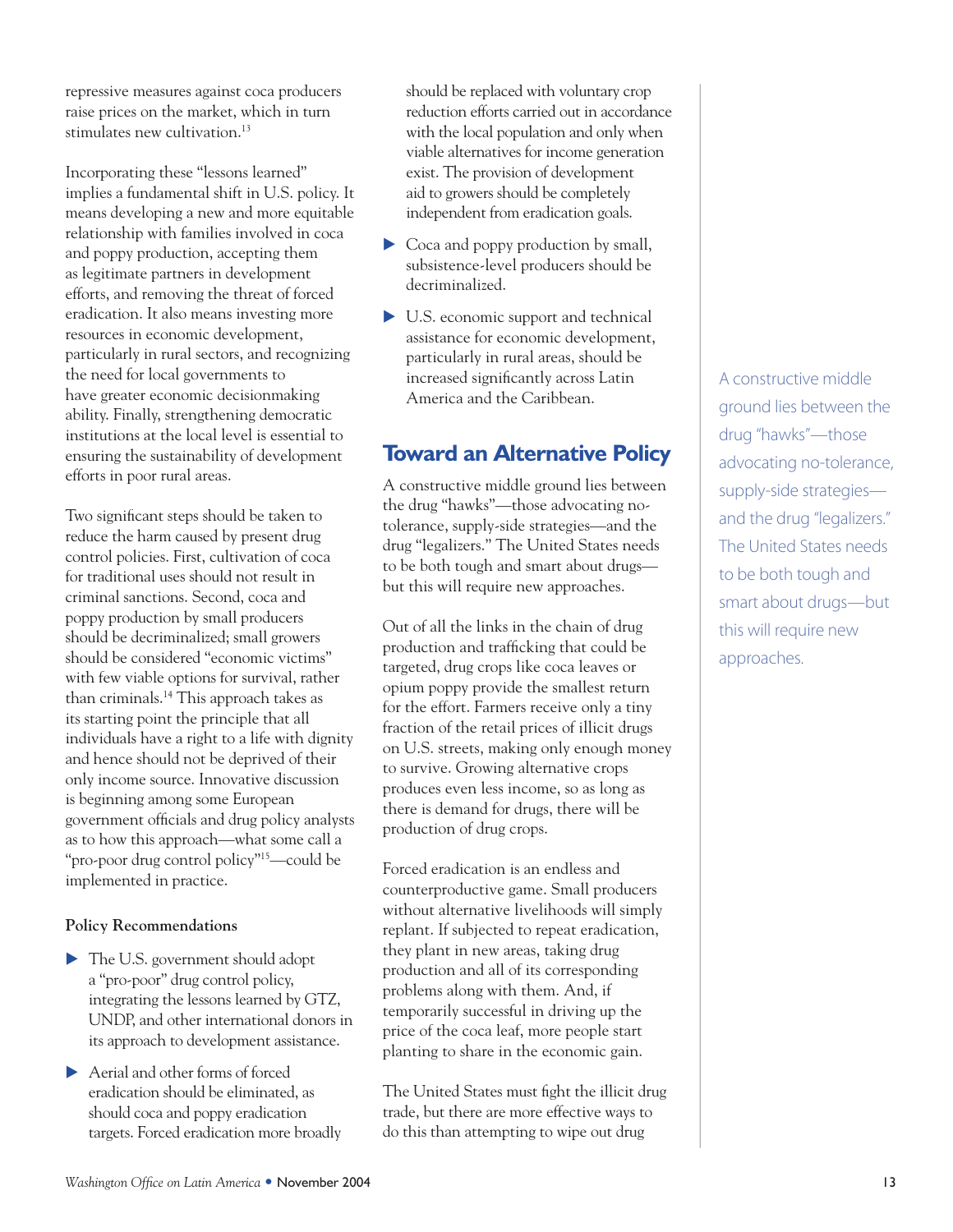What would have the greatest impact on drug production and trafficking, however, would be to reduce demand. Study after study shows that as long as we consume drugs, someone will produce them, whether overseas or within the United States.

crops. Interdiction of drugs closer to their final destination is less costly to us, and more costly to traffickers. We need to step up U.S. efforts to follow the money, since that is the most dangerous and corrupting part of the drug trade. We should continue to find new ways to track and disrupt money laundering while we capture and prosecute the big-fish traffickers who are making huge profits, rather than the small fry whose incarceration has no effect on trafficking.

To discourage the cultivation of drug crops, it would also be more effective for the United States to support long-term integrated rural development. We are now paying the price of decades of social marginalization, economic abandonment and state neglect of the rural sector. We can work with host nations to develop strategies to incorporate rural areas into the country's life and economy.

In addition, we must strengthen the civilian institutions that will combat drug trafficking now and in the future. Police forces need support, including training, resources, and reform, if they are to confront criminal activity; using military forces in their stead weakens and distorts the roles of both. Judicial reform and strengthening must go hand-in-hand with police reform—functioning police and judicial systems are needed to combat drug trafficking. The United States must learn to have patience and invest for the long haul in institutional reform.

The U.S. should not encourage military forces, in the name of expediency, to take on policing roles. And in nations where the military has assumed policing functions because the police are either too corrupt or incapable of confronting drug crimes, the U.S. must support the police reform needed to allow the police to reassume their appropriate role.

What would have the greatest impact on drug production and trafficking, however, would be to reduce demand. Study after study shows that as long as we consume drugs, someone will produce them, whether overseas or within the United States. We need to reorient our priorities to focus intensely on prevention and treatment in the United States.

Finally, we need new indicators for success. Tons seized and acres eradicated only tell us that we are doing something, not that we are having an impact on drug consumption in the United States. We need indicators that are linked to what we are actually trying to achieve—reduced drug consumption.

Being honest about the numbers and refocusing U.S. counterdrug efforts in the ways described above has a far greater potential for reducing drug consumption in the United States while mitigating the damage caused by the drug war in Latin America. We can be both tough and smart on drugs.

#### **Drugs and Democracy in Latin America: The Impact of U.S. Policy** Coletta A. Youngers and Eileen Rosin, editors



"Reports on the U.S. international war on drugs usually reflect either the narrow rigor of the Government Accounting Office or the shrill cries of left-wing outrage. This book manages a rigorous and interesting analysis of how U.S. programs work, together with a principled statement of why this should be of concern to the American public."

—Peter Reuter, Professor of Public Policy, University of Maryland

To place an order, visit www.rienner.com or www.wola.org

For more information contact: Customer Service at cservice@rienner.com 1800 30th Street, Suite 314, Boulder, CO 80301 • Tel (303) 444-6684 • Fax (303) 444-0824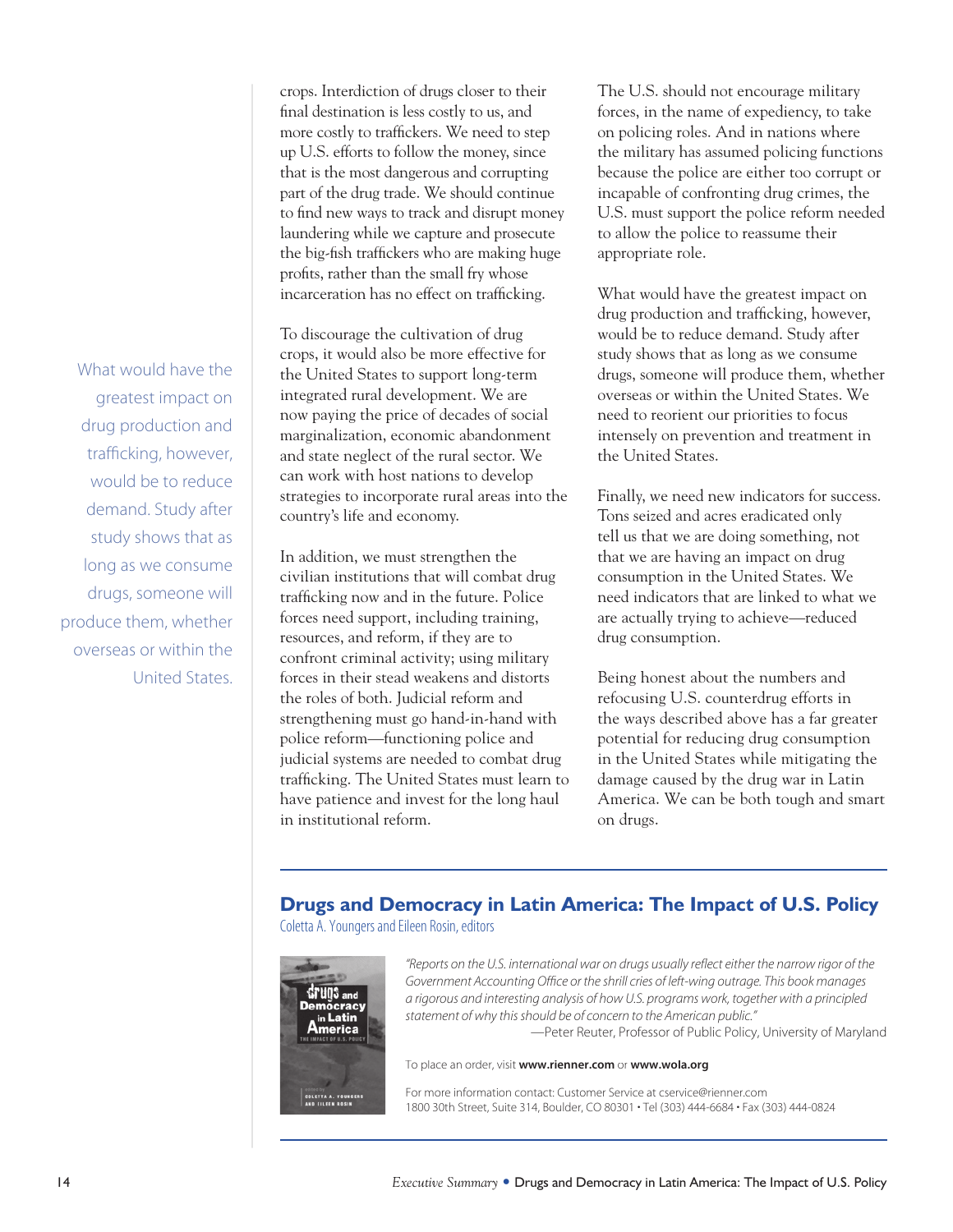## WOLA's "Drugs, Democracy and Human Rights" project

WOLA's "Drugs, Democracy and Human Rights" project examines the impact of the drug trade and U.S. international drug control policy on human rights and the consolidation of democracy throughout Latin America and the Caribbean. Looking at both production and transit, researchers from Argentina, Bolivia, Colombia, Ecuador, Mexico, Peru, Puerto Rico and Central America have documented and analyzed a number of themes, including:

- whether security forces receiving U.S. funding and/or training for drug control activities are committing human rights abuses, and if so, how the perpetrators are called to account;
- whether the judiciary is effectively pursuing such cases, or if they are handled by military courts;
- $\blacktriangleright$  the definition of the military's mandate, the relationship between military and police forces, and whether drug control funding is empowering the military to expand into activities normally reserved for the police;
- $\blacktriangleright$  the functioning of civilian institutions, including mechanisms for oversight of drug control activities through legislation and congressional committees;
- in addition, U.S. authors have laid out the involvement and functioning of U.S. military and law enforcement in international drug control in Latin America.

Please see our website for access to country or thematic briefs and timely "special updates" at www.wola.org.

## **Endnotes**

- 1 Coletta A. Youngers and Eileen Rosin, *Drugs and Democracy in Latin America: The Impact of U.S. Policy*  (Boulder, London: Lynne Rienner Publishers, 2005).
- 2 U.S. Justice Department, *National Drug Intelligence Center, National Drug Threat Assessment 2004* (Johnstown, PA: NDIC, April 2004); and John Walsh, *Drug War Monitor*, "Are We There Yet?" Washington Office on Latin America, November 2004.
- 3 Ibid. Walsh.
- 4 It is worth noting that the surveillance methods for estimating illicit crop production do not necessarily produce accurate statistics, and disputes often arise as to crop production levels. In general, while drug policy statistics may be useful for comparative purposes, they should be viewed with some skepticism. Please see Youngers and Rosin, *Drugs and Democracy*, Appendix 1, for a fuller explanation; and Walsh.
- <sup>5</sup> *INCSR 2001*, "South America." In addition, U.S. authorities are investigating rumors of a new strain of coca in Colombia that is faster-growing, taller, leafier, and more resistant to herbicides. Dan Molinski for the Associated Press in *El Heraldo Barranquilla*, "Funcionarios de EU investigan 'super coca,'" 1 September 2004, Bogota.
- 6 Center for International Policy, *The State Department's*  data on drug crop cultivation, memo, 22 March 2004, p. 3.
- <sup>8</sup> *United Press International*, "DOD Wants More Forces for Colombia," 21 March 2004.
- 9 See the OAS website at www.oas.org and choose the topic "Drugs." The MEM is accessible from there.
- 10 For additional information on the UN drug control system see Martin Jelsma and Pien Metaal, *Drug War Monitor*, "Cracks in the Vienna Consensus: The UN Drug Control Debate," WOLA, January 2004.
- <sup>11</sup> United Nations, "Action Plan on International Cooperation on the Eradication of Illicit Drug Crops and on Alternative Development," General Assembly Special Session (UNGASS) on Drugs, A/RES/S-20/4 (New York: 10 June 1998).
- 12 GTZ, *Drugs and Poverty: The Contribution of Development-Oriented Drug Control to Poverty Reduction*, a cooperative study of the Drugs and Development Programme (ADE) and the Poverty Reduction Project of GTZ, June 2003, p. 19.
- 13 Ibid, p. 27.
- 14 Martin Jelsma, "Revising and Integrating Drug Policies at the National and International Level: How Can Drug Reform Be Achieved?" paper presented at the Wilton Park Conference on Drug Policies and their Impact, 27 March 2002. Available on Transnational Institute (TNI) website under Drug Policy Papers.
- <sup>15</sup> *Drugs and Poverty*, p. 26.

#### See *INCSR 1999*.

#### Washington Office on Latin America • November 2004 15

#### **WOLA Staff**

**Joy Olson** Executive Director

**Kimberly Stanton** Deputy Director and Director of Studies

**Gastón Chillier** Senior Associate, Human Rights and Public Security

**Geoff Thale** Senior Associate for El Salvador, Cuba and Nicaragua

**Jeff Vogt** Senior Associate for Rights and Development

**John Walsh** Senior Associate for the Andes and Drug Policy

**Adriana Beltrán** Associate for Guatemala and Media Coordinator

**Laurie Freeman** Associate for Mexico and Drug Policy

**Eileen Rosin** Manager, Drug Policy Project

**Rachel Farley** Program Officer for Cuba

**Elsa Falkenburger** Program Assistant for Central America, Cuba and Economic Issues

**Katie Malouf** Program Assistant for Mexico, the Andes, and Public Security

**Lori Piccolo** Associate for Financial Development

**Ana Paula Duarte** Development Coordinator

**Jason Schwartz** Office Manager

**Rachel Neild** Senior Fellow

**Coletta Youngers** Senior Fellow